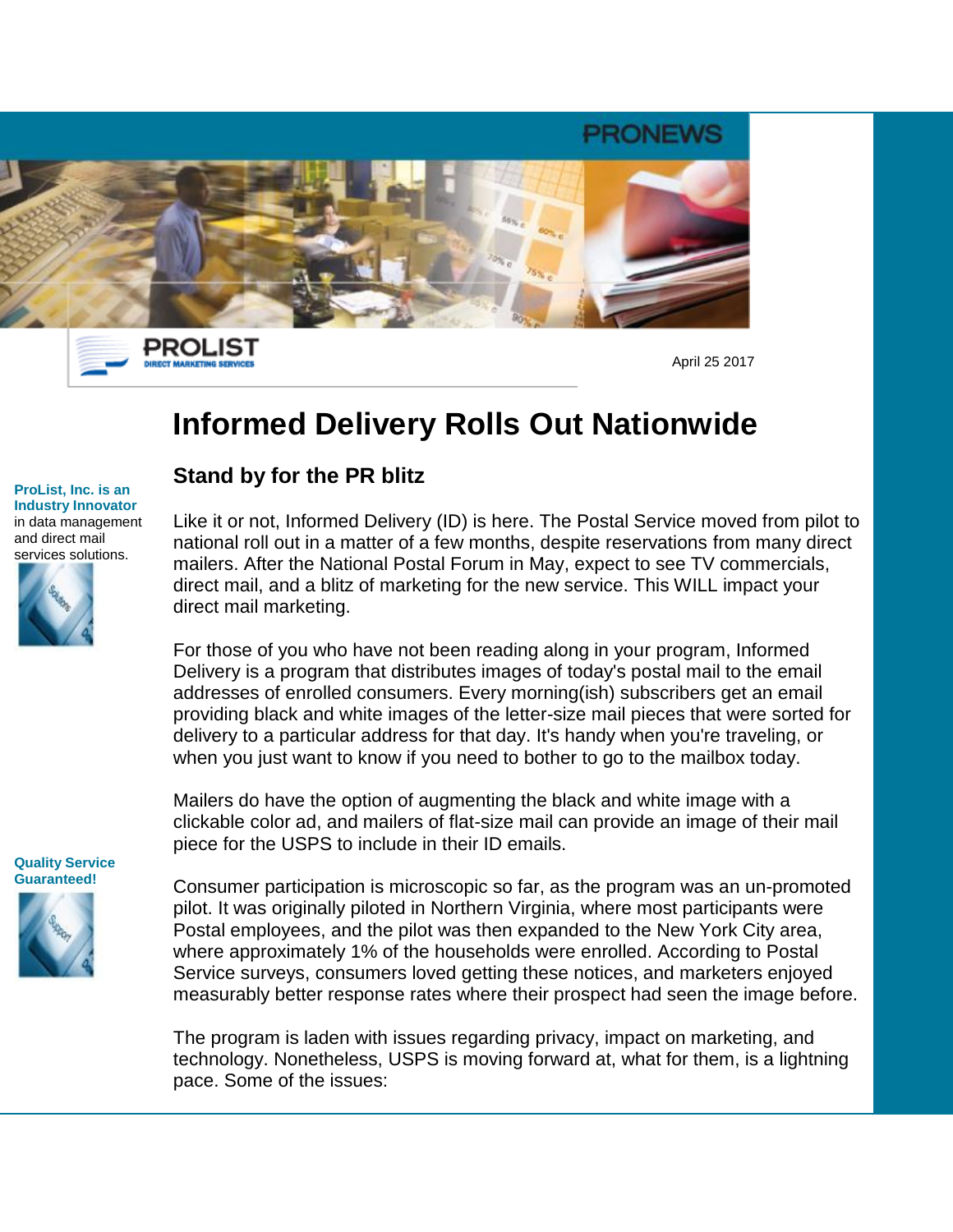### **Contact Us Today!**

**Dave Lewis [dlewis@prolist.com](mailto:dlewis@prolist.com) 301 924-4545 [www.ProList.com](https://click.publicaster.com/ClickThru.aspx?pubids=8251%7c0743%7c18507%7c0549&digest=psYOveJn2Q16bV2LYXna7g&sysid=1)**



- **Privacy**. Postal mail is delivered to households email notices are sent to individuals. If a spouse or kid hoped to grab something out of the mailbox before Mom, Dad, or spouse saw it – sorry. Credit card bills, letters from your lawyer, doctor's bills – anyone signed up can see it all – even after they move out if they don't file a change of address. Need we mention HIPPA?
- **Privacy, part 2**. USPS has begun talking about a new program, Intelligent Address, where they brag they can take an email address and send them postal mail. Where do they get this linkage? They don't say, but we presume signing up for ID is one source – they have your street address and email address there. Eww.
- **Untested marketing impact**. Just what impact will ID have on response rates? Will folks mentally triage their mail on their smart phones and decide what to care about and what to trash before they even see the real mail? Will they simply not go to their mailbox unless there is something tantalizing, and sort through a week's worth of mail instead of a day's? No one really knows – this is all untested. In some way it helps keep mail relevant, but it could do harm, too. I guess we'll see.
- **System management issues**. If it catches on in a big way, this program will require a ton of data management and distribution. If it's a hit, this could be a major burden on USPS systems. We already see ID emails going out hours late some days – will the public call to find out where it is? Giant data has not been a sweet spot for USPS. This program is huge data.
- **Participation challenges for mailers**. OK, you are on the ID bus, and you want to participate! You want your clickable color ads to appear. You want images to appear for your flat mail. Well, participating is kind of one-off and manual so far. They have written some functionality into mail.dat (whee!!), but it doesn't really do anything yet. It's free (for now) and there are very few rules. So it is indeed rolling out, but there is still a lot of work to be done.

What you need to do:

- **Add ID into your strategic thinking**. Assume that this program will have some impact on you and your competitors. How can you leverage this to maintain your market position.
- **Sign up now to begin receiving ID notices** as a postal consumer, [click here t](https://click.publicaster.com/ClickThru.aspx?pubids=8251%7c0858%7c18507%7c0549&digest=VswwMJmMyA7K7%2fFgk7nqDw&sysid=1)o sign up.
- **Design with ID in mind**. Some of your prospects will be seeing your mail piece as a ¾" x 1.5" image on their smart phone. Consider including a large URL or PURL on the address side of the mail piece. Add a compelling message or teaser there, so they will want to take a look at your piece when they do go through the actual mail.
- **Add the ID variable to your testing**. Test designs with prominent address side messaging against plain pieces. Measure what works.
- **Look into having ads appear in the ID email**. It's free! This may be the final free marketing channel. Talk with us at ProList on how you can participate.
- If you mail flats, **provide images** so they will appear in ID emails.
- **Finally, stay, well…informed**. This program is likely to have a significant impact in the coming year or two. The big question, or one of the big questions, is how